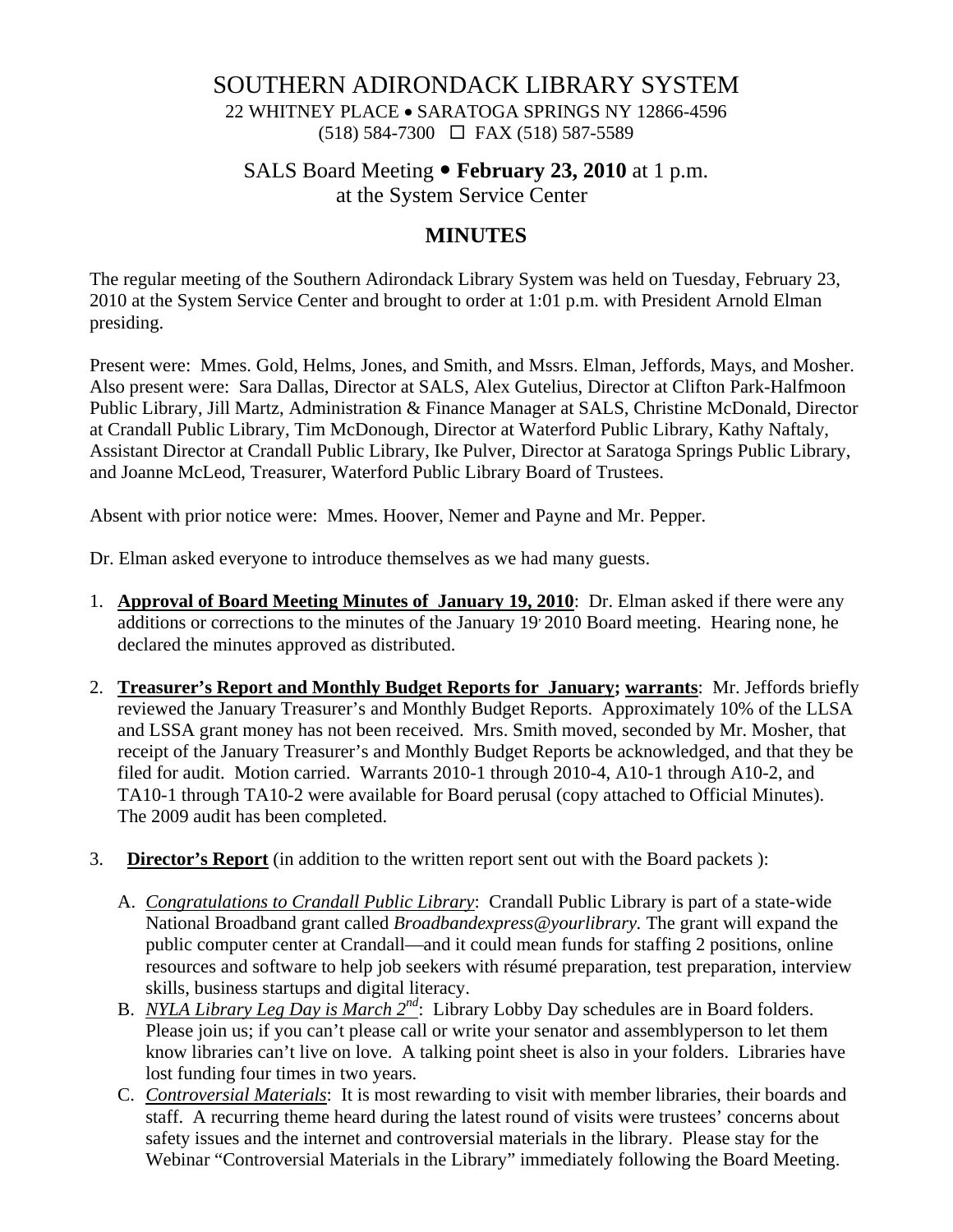ALA's Office of Intellectual Freedom is partnering with the Association of Library Trustees, Advocates, Friends, and Foundations to present three one-hour webinars for library trustees on

the topic of controversial materials in library collections. Entitled "Controversial Materials in the Library: Supporting Intellectual Freedom in Your Community," the webinars are intended to help trustees understand the basics of intellectual freedom in libraries. Information on collection development policies, procedures for handling challenges to library materials, and tips on responding to controversies that may arise will be covered.

Barbara Jones, Director of ALA's Office for Intellectual Freedom, will come to our region to talk about a new ALA initiative that invites library users into a national conversation about privacy rights in a digital age. Barbara will showcase some of ALA's ideas and promotional materials at two sessions in our area. Session 1 will be Thursday March  $11<sup>th</sup>$  from 6 p.m. to 8 p.m. in the Holden Room of the Crandall Public Library, and Session 2 will be Friday March  $12<sup>th</sup>$  from 9 a.m. to 11 a.m. in the Harry Dutcher Community Room of the Saratoga Springs Public Library. Contact Jennifer Ferriss to register for these sessions. Choose Privacy Week, a week-long awareness campaign and celebration will take place May 2—8, 2010.

### 4. **Committee Reports**:

- A. *Audit & Finance*:
- B. *Building*: Mr. Mays reported that a new heater for the rest room and motion sensor lighting for the rest rooms are on order. The roofers will be back in the Spring to take care of any unfinished issues; there are no leaks.
- C. *Bylaws Committee*:
- D. *Central Library Aid and Services*:
- E. *County Aid Coordinators*:
- F. *Library Services:*
- G. *Personnel*:
- H. *Trustee Nominating*: Judy Hoover, Chair of the Trustee Nominating Committee, is also eligible for election to another term, and therefore, cannot serve on this Committee. Dr. Elman gratefully accepted Mrs. Smith's offer to serve as Chair.

#### 5. **Unfinished Business:**

A. *Whistleblower Policy update*: The Whistleblower Policy was sent to SALS attorney for comment. A different policy was suggested, and is under review by the attorney. He will get back to us before the April meeting.

## 6. **New Business:**

- A. *Review and approve SALS 2009 NYS System Annual Report*: SALS 2009 NYS System Annual Report was reviewed. The number of titles owned by SALS member libraries increased by 9%, there were 247,876 visits to SALS website, SALS received less State and Federal Aid, and no member items. Mrs. Smith moved, seconded by Mrs. Gold, that the SALS 2009 NYS System Annual Report be approved and submitted to the State. Motion carried.
- B. *Computer Loan Program*: Libraries are asked to replace their computers every three of four years. If a library has not had a chance to budget the replacement cost, SALS would purchase a computer for them, and the library would repay SALS on a monthly basis. Mrs. Gold moved, seconded by Mr. Jeffords, that SALS purchase 1 computer per library as needed, for staff use only, and that the library repay SALS on a monthly basis for a period no longer than two years (24 months). Motion carried